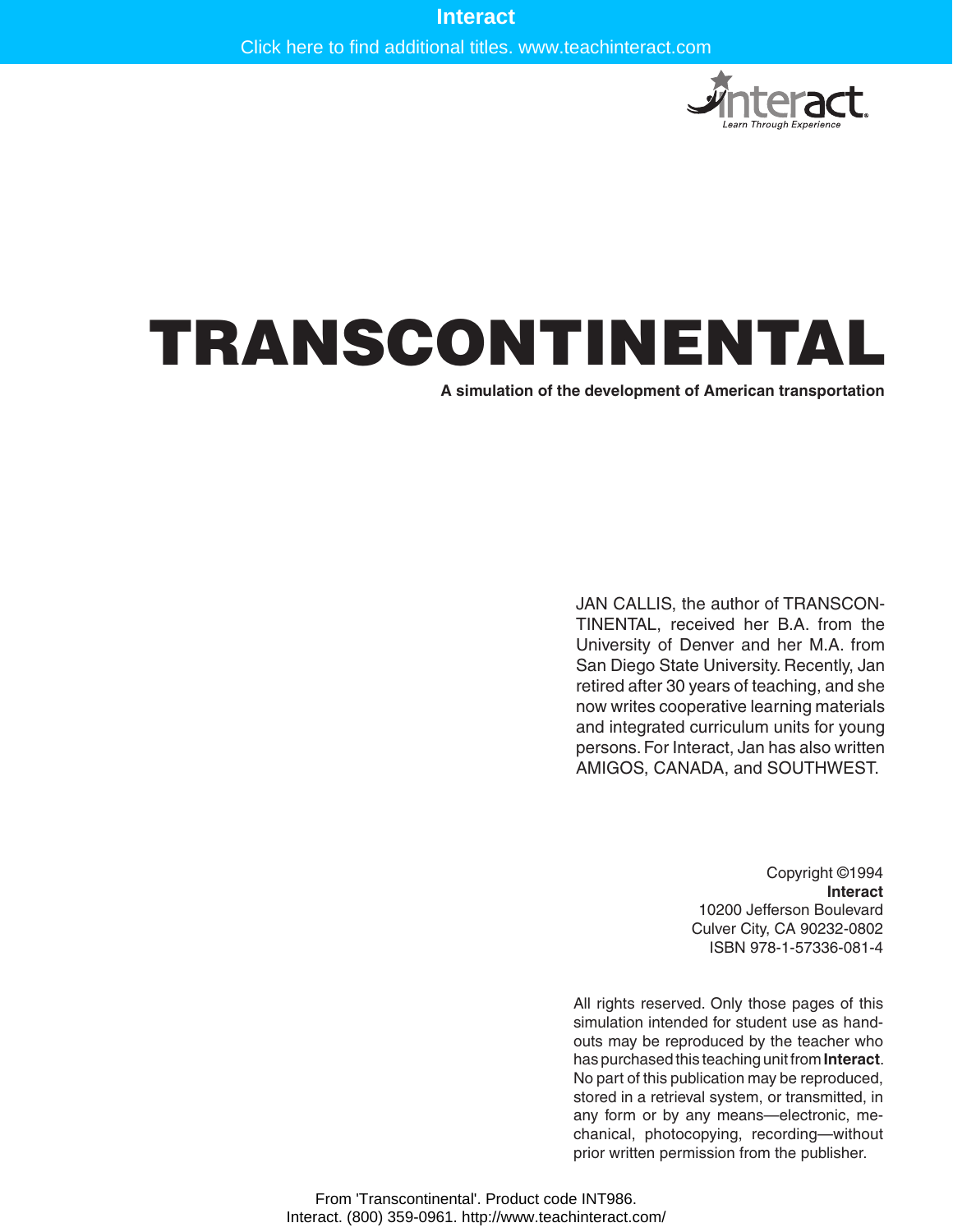# **PURPOSE**

Within less than 400 years the United States expanded from small isolated colonies nestled along the Atlantic Ocean to become one of the world's leading nations. This expansion could not have occurred without the development of fast, efficient methods of transporting people, goods, and information.

TRANSCONTINENTAL is the study of the events that made this development possible. This simulation can be used by students in the middle elementary grades and in junior high school, as well as with slower learners on the high school level. It is designed to help students learn and experience the following:

#### *Knowledge*

- 1. Development of various means of transportation
- 2. Interrelationship between these means of transportation
- 3. Introductory scientific information needed for the development of these means of transportation
- 4. The effects of these means of transportation upon the development of the United States
- 5. Awareness of the interrelation of advances of knowledge

#### *Attitudes*

- 1. Appreciating the dynamics of group involvement
- 2. Appreciating the benefits of individual research
- 3. Valuing the knowledge gained by listening to fellow students' presentations
- 4. Enjoying and feeling empathy for the times and people who advanced the knowledge necessary for these changes to take place

#### *Skills*

- 1. Using a variety of resource materials
- 2. Using a variety of learning methods
- 3. Organizing information gathered
- 4. Effectively presenting this information
- 5. Using our language correctly, both orally and in written form
- 6. Becoming a productive and cooperative member of a group
- 7. Working productively on an individual basis
- 8. Developing imagination while creating projects
- 9. Gaining knowledge from classroom presentations
- 10. Appreciating differing learning styles and levels of knowledge
- 11. Enjoying the process of learning



development of various means of transportation  $\dddotsc$ 



Transcontinental **1**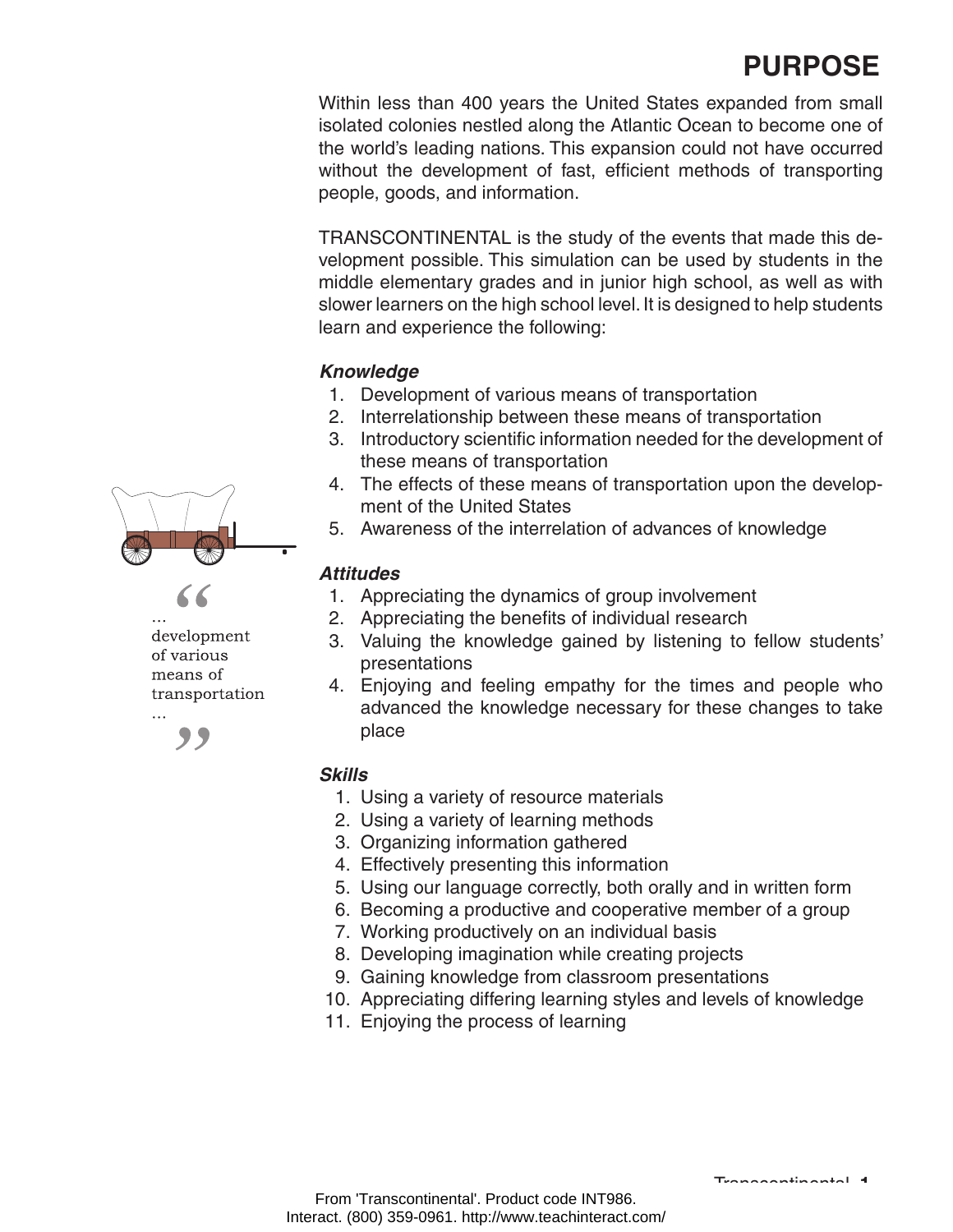# **OVERVIEW**

TRANSCONTINENTAL is a simulation developed to help children learn about the transportation of people, goods, and information in the early days of the United States. This learning takes place within a format of a race between the competing companies involved in the building of the transcontinental railroad.

TRANSCONTINENTAL is divided into four phases:



**Phase 1** 

- PRE-TEST
- **Discuss the materials found in the Student Guide**
- Organize teams—led by teacher-appointed leader
- Work time to complete the BASIC INFORMATION CARDS and PROJECT/REPORT CARDS



Phase 2

### **Phase 2**

- Present what has been learned by the team members to their own team
- Develop a retrieval system
- Practice how to present the information during the race
- Move teams' train symbols along the route of the transcontinental trains on a large bulletin-board map of the United States. Base the moves on the number of points earned in this phase



Phase

### **Phase 3**

- Answer RACE CARDS in front of the entire class
- Move teams' train symbols along the route of the transcontinental trains on a large bulletin-board map of the United States. Base the moves on the number of points earned in this phase

## **Phase 4**

- POST-TEST
- Review what has been learned about transportation and about working within the simulation format
- • Culmination activities

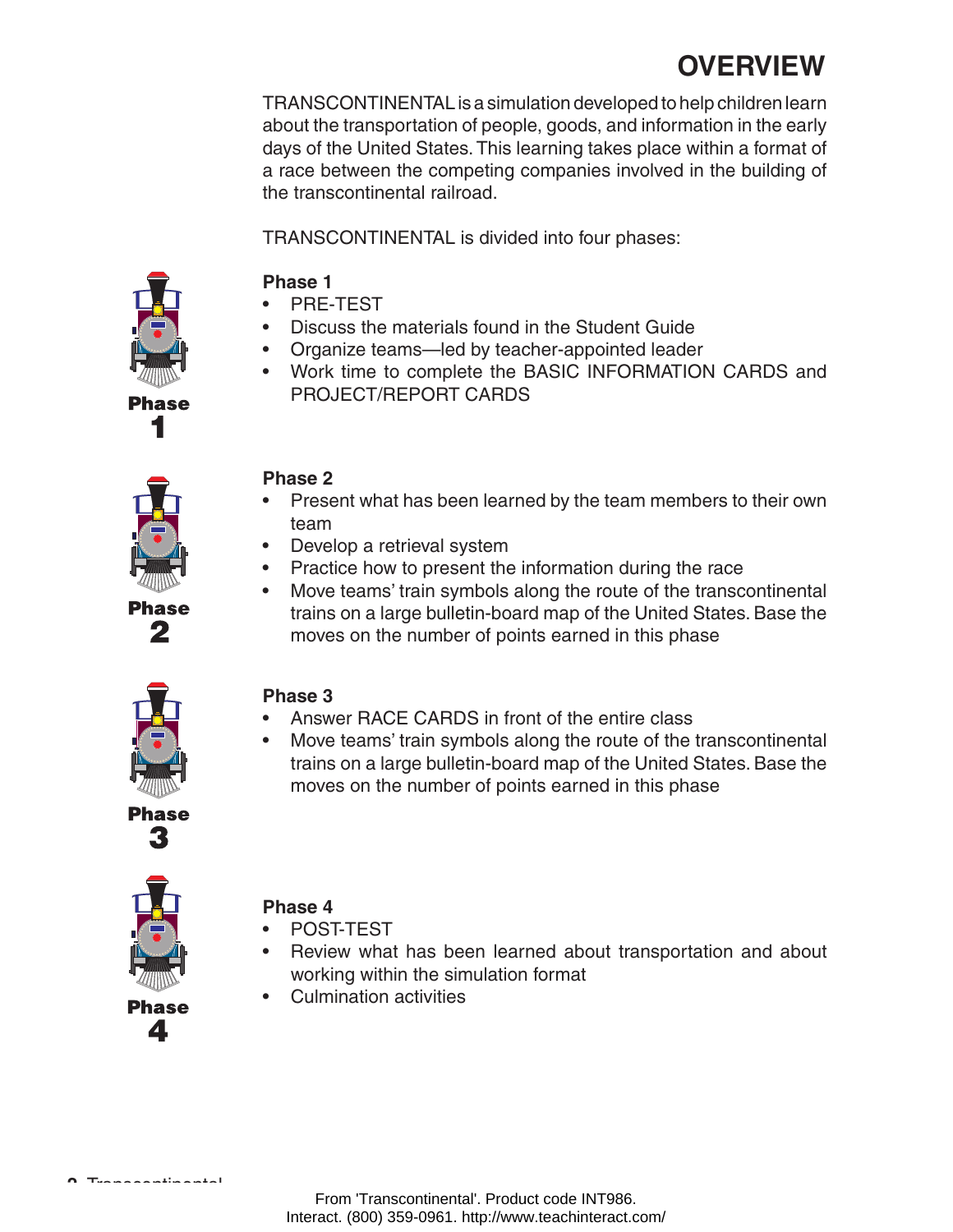# **EDUCATIONAL THEORIES** - 1

In order that all children in your class may learn as effectively as possible, the following theories of learning have been incorporated into the activities, questions, projects, and reports of TRANSCONTINENTAL.

**Bloom's taxonomy** Benjamin Bloom developed his classification system for the elements of learning in 1948. His taxonomy demonstrated that thinking is a multi-layered process beginning with recall of information and developing into the higher levels of analysis, synthesis, and evaluation.

# **Level 1: Knowledge**

During this lowest level of learning, students work with simple recall. They move from general knowledge to specific knowledge.

- Defining **•** Matching
- Describing **•** Reciting
- Identifying **•** Telling
- Listing Writing
- Locating

## **Level 2: Comprehension**

During this second level of learning, students work with the ability to understand the meaning of material.

- Demonstrating **•** Inferring
- 
- Extending
- 
- Explaining Summarizing

## **Level 3: Application**

During this third level of learning, students use material in new situations. This may include concepts and rules (as in grammar or spelling).

- Changing **•** Relating
- Computing Solving
- Constructing Using
- Producing
- 

### **Level 4: Analysis**

During this fourth level of learning, students work with the ability to sort material into its basic structure, and to organize the material to show a basic understanding.

- Breaking down Separating
- 
- Discriminating **•** Simplifying
- 
- 
- Diagramming **•** Making inferences
	-
- Selecting **•** Supporting ideas





Interact. (800) 359-0961. http://www.teachinteract.com/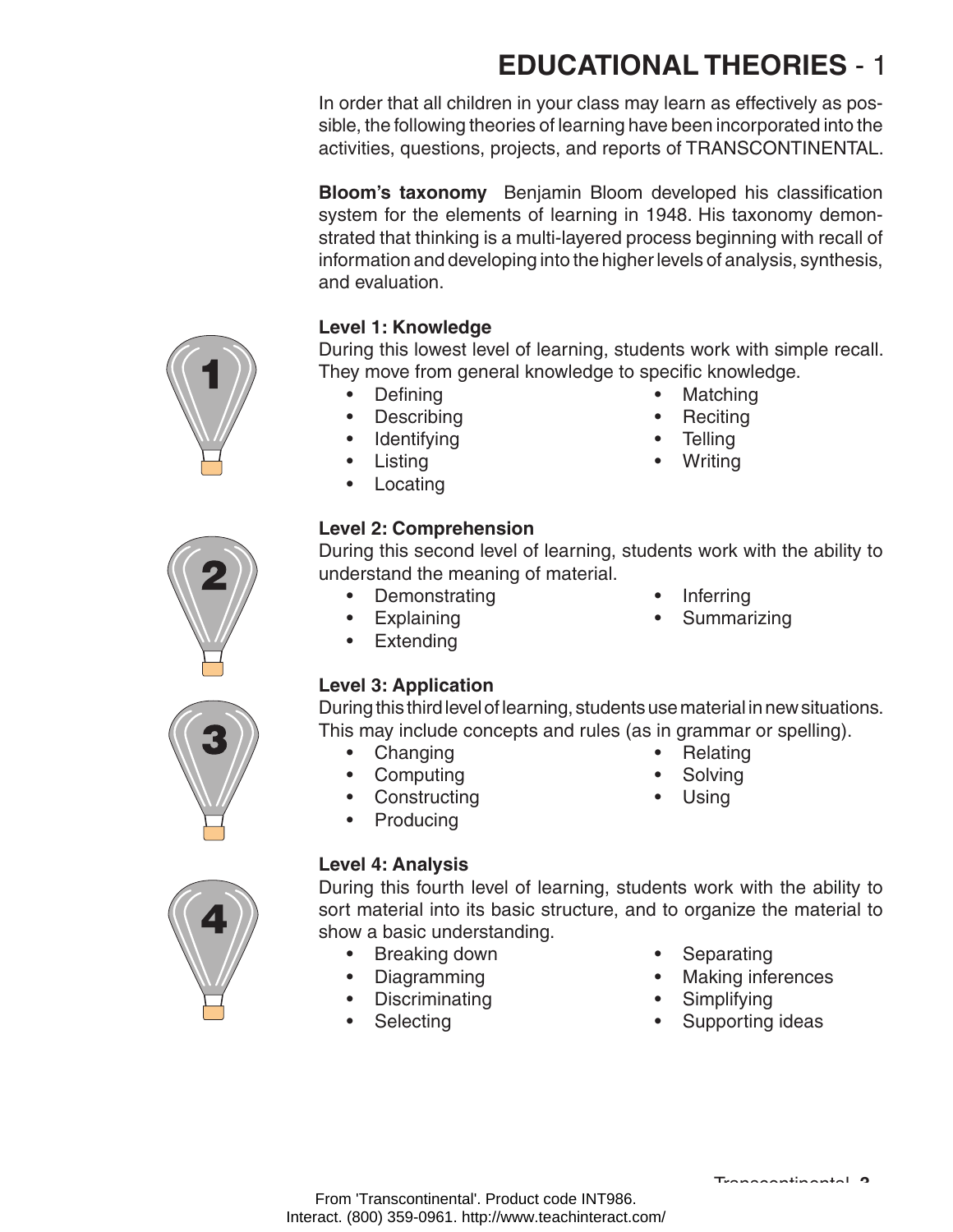# **EDUCATIONAL THEORIES** - 2



### **Level 5: Synthesis**

During this fifth level of learning, students form new patterns by taking the parts and forming a different whole.

- 
- 
- 
- Creating **•** Predicting
- Designing **•** Reorganizing
	- Composing **•** Revising

#### **Level 6: Evaluation**

During this highest learning level, students work with judgmental decisions regarding values. This highest level contains elements of all other categories plus value judgments based on clearly defined criteria.

- 
- Contrasting **•** Relating
- Criticizing Justifying
- Comparing **•** Interpreting
	-
	-

**Gardner's theory of multiple intelligence** Howard Gardner listed the following forms of intelligence in his Theory of Multiple Intelligences.

- **Linguistic** (Language): reading, talking, telling
- • **Logical-mathematical:** finding categories; identifying patterns, abstractions, and equivalencies; solving math and logic problems
- • **Musical:** making and listening to music
- **Spatial:** visuals, relationships between objects and space, use of different materials: art, models, diagrams, maps
- • **Bodily-kinesthetic:** excels at physical activities: athlete, dancer
- **Interpersonal:** aware of own and other persons' feelings, compassion, leadership skills
- • **Intrapersonal:** organized, goal setter and self-motivated



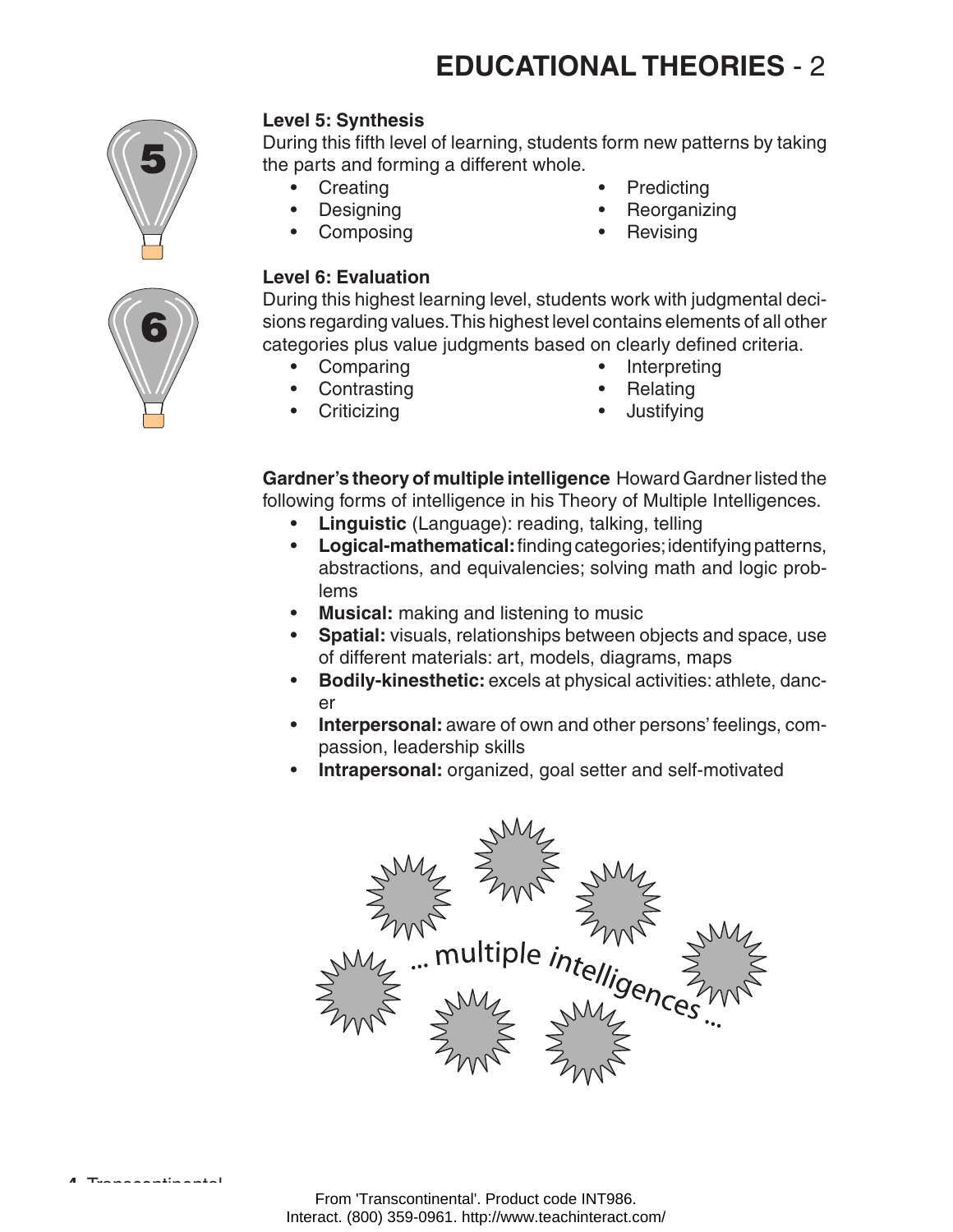# **TRANSPORTATION TIMELINE**

#### **Week 1**

| Introduction                           | Phase 1                      | Worktime to<br>answer question  | Continue Day 3 | ContinueDay 4 |
|----------------------------------------|------------------------------|---------------------------------|----------------|---------------|
| Pre-test                               | Organize teams               | cards and do<br>project reports |                |               |
| Read and dis-<br>cuss Student<br>Guide | Review research<br>materials |                                 |                |               |
| Assign captains<br>and members         | Delegate<br>tasks            |                                 |                |               |
| to two teams<br>-CP and UP             | Plan retrieval<br>system     |                                 |                |               |
|                                        | ⌒                            | 3                               |                | 5             |

#### **Week 2**

| Phase 3                                          | Phase 4                                                       |
|--------------------------------------------------|---------------------------------------------------------------|
| Each day half the members of each                | Declare winners                                               |
|                                                  | Reenact original                                              |
| using retrieval and buddy system                 | meeting of trains<br>Present projects,                        |
| Present answers to cards                         | skits, etc.;<br>celebrate with                                |
| Move train symbol on large bulletin<br>board map | refreshments                                                  |
| 4                                                | Evaluation;<br>post-test<br>5                                 |
|                                                  | team draw Race cards<br>Allow five minutes to prepare answers |

### **OPTIONS**

- Prior to beginning the simulation, meet with the team captains to preview the steps involved and make preparations. When the simulation begins, these captains might take over some of the activities listed for you, such as previewing the simulation, reviewing the information in the Student Guide, organizing the race, leading evaluation discussions and presentations to parents at PTA, open house, etc. Grading of the POST-TESTS should remain your responsibility.
- Rather than two teams within a classroom, the teams could be made up of two separate classrooms competing with each other.
- Allow more time for the research phase, particularly if there are a great many films, speakers, etc., available to use with the class.
- Videotape any of the activities. Obtain a camcorder and video cassette from the district or from a parent. Show portions of this videotape at the celebration in Phase 4, or at an open house, a PTA meeting, or to next year's students prior to their beginning the simulation.
- Possibly allow students time overnight to prepare answers for Race Cards and presentations.

Transcontinental **5**

From 'Transcontinental'. Product code INT986. Interact. (800) 359-0961. http://www.teachinteract.com/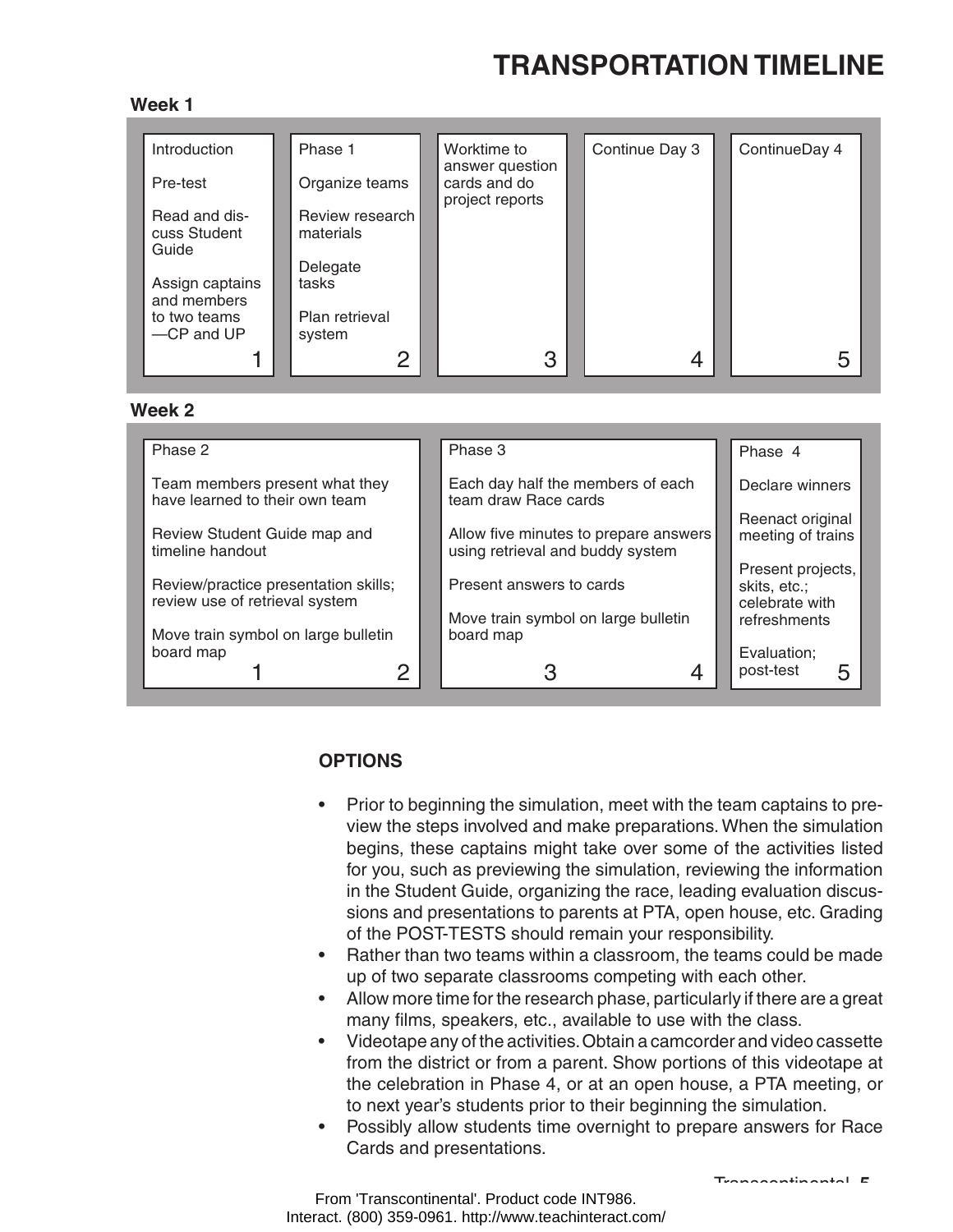# **SETUP DIRECTIONS**

Prior to beginning TRANSCONTINENTAL, meet with the captains of each team. These captains are to assist with the preparation of any needed materials.



- 1. **Duplication**
	- CAPTAIN'S CONTRACT (two: one for each captain)
	- PRE/POST-TEST (two per student)
	- BASIC INFORMATION CARDS and PROJECT/REPORT CARDS (one set of each per team—duplicate each set on different colored heavy paper; possibly laminate them)
	- RACE CARDS (classroom set)
	- TRAIN MARKER (one marker for each team)
	- ANSWER FORM (one sheet for each of the BASIC INFOR-MATION CARDS and PROJECT/REPORT CARDS for each team—approximately 200)
	- WHAT HAPPENED WHEN (one per student)
	- RACE PRESENTATION SCORE CARD (one per student)
	- INDIVIDUAL EFFORT SCORE CARD (one per student)
	- CERTIFICATE OF PARTICIPATION (one per student)

### 2. **Room environment**

- Set aside one bulletin board for a large map of the United States showing the routes of the two competing companies. Use the RACE MAP in this Teacher Guide to make an overlay transparency, and then use the overlay to make a large bulletin-boardsize map on butcher paper. The team captains can do this.
- Display pictures, models, or artifacts that might be available for any of the various forms of transportation.
- Provide space for each of the teams: 1) to keep its research supplies and materials during the preparation phase and 2) to put its completed retrieval system of answers, reports, and projects.

### 3. **Gathering needed materials**

- Assemble all books and resource materials (see information sources). Provide each team with its own encyclopedia set if possible. Other sources will need to be shared.
- Order any appropriate films and/or filmstrips available in your school district. Set up a viewing center for the filmstrips.
- Canvas students, parents, local groups, and fellow teachers for speakers who may have expertise in any of the specific areas of this study.
- • Cut different colored strips of paper for each team to use to indicate who is using a particular book in the resource center.
- Provide folders and boxes for the teams to use to organize their research materials, retrieval system, and completed projects.
- Make preparations for field trips to any nearby museum that might have models, replicas, or preserved trains, wagons, etc.

From 'Transcontinental'. Product code INT986. Interact. (800) 359-0961. http://www.teachinteract.com/



*Railroad hobby groups might be willing to give talks to your class or to help with field trips.*

 **6** Transcontinental

*Having the captains work with you on preparation will build anticipation of the upcoming simulation.*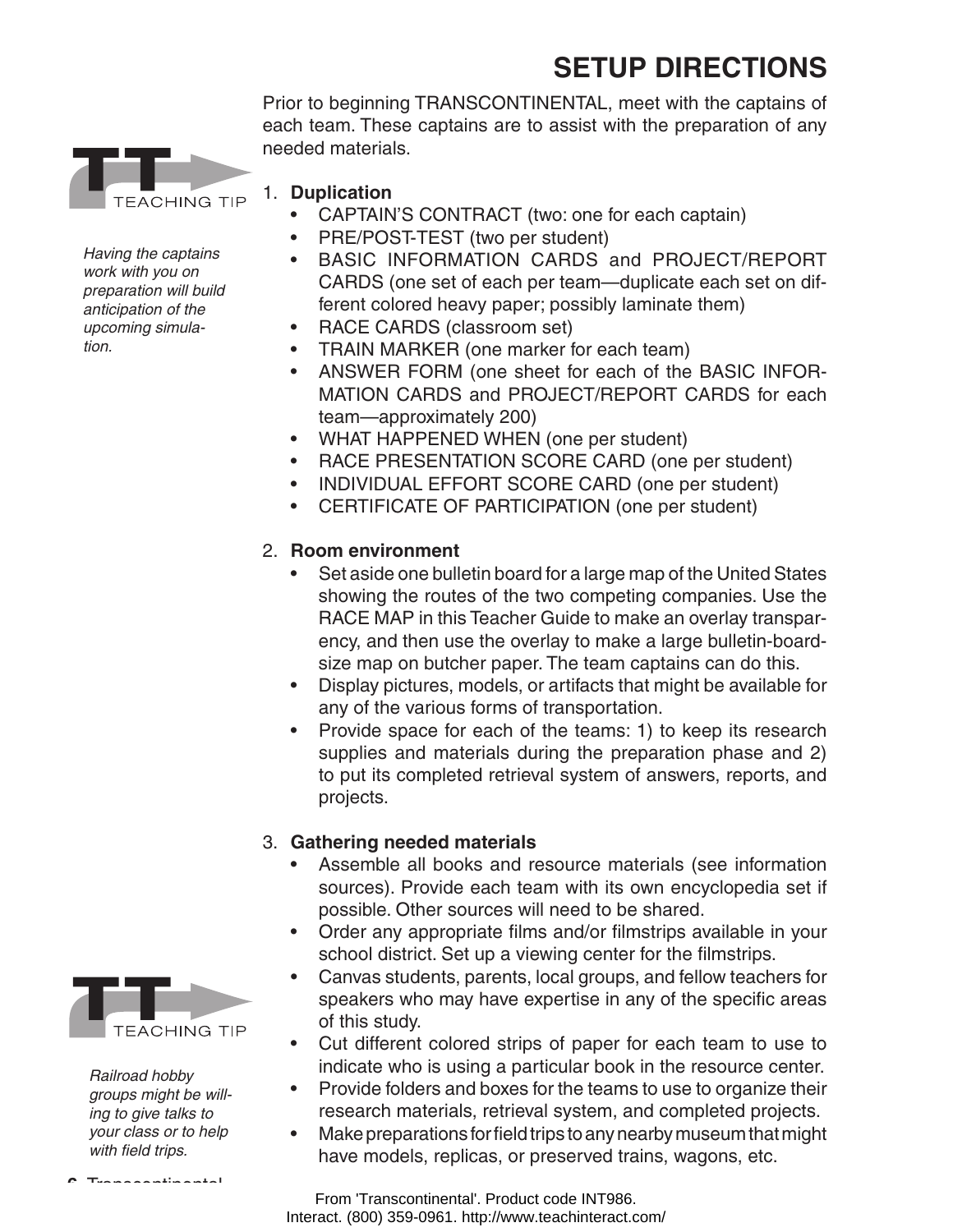# **General information**

- There are seven basic topics divided into eight BASIC INFORMA-TION CARD sheets.
- Each student pair is to choose a topic of interest and complete the cards on that subject. Each completed card is worth one point.
- When all the BASIC INFORMATION CARDS are completed on one topic, the students should proceed to the Project Cards.
- In order to complete the cards in the amount of time given, it will be necessary to do some of the work at home. (Note: Since it is unlikely that there will be time to complete all of the PROJECT/ REPORT CARDS, student pairs are required to complete only two of the four given. If time, however, they may do one or two others for extra credit.)

# **Basic Information and Project/Report scorecard**

- This card is to be completed by the team Captain at the end of Phase 2.The number of points earned (from one to five points per card) is determined by the Captain, based on the quality of the work done.
- No points are earned for the PROJECT/REPORT CARDS until all the BASIC INFORMATION CARDS are completed.
- At the beginning of Phase 3, the students move their team's train symbol the number of points earned.

### **Race presentation scorecard**

- This card is to be completed at the time of the presentation. One card is given to each presentor based on an average of the points given by you and each of the Captains.
- The total number of points earned can be written in large numbers on the back of the card and held up for the class to see, as in an Olympic competition, or the score cards can be given to the students at the end of all the presentations for the day, or be given out on the final day.
- The students move their team's train symbol the number of points earned.

*Encourage students to work together. It is unlikely students can complete all the PROJECT/REPORT CARDS, so encourage them to complete some cards at home.*

**TEACHING TIP**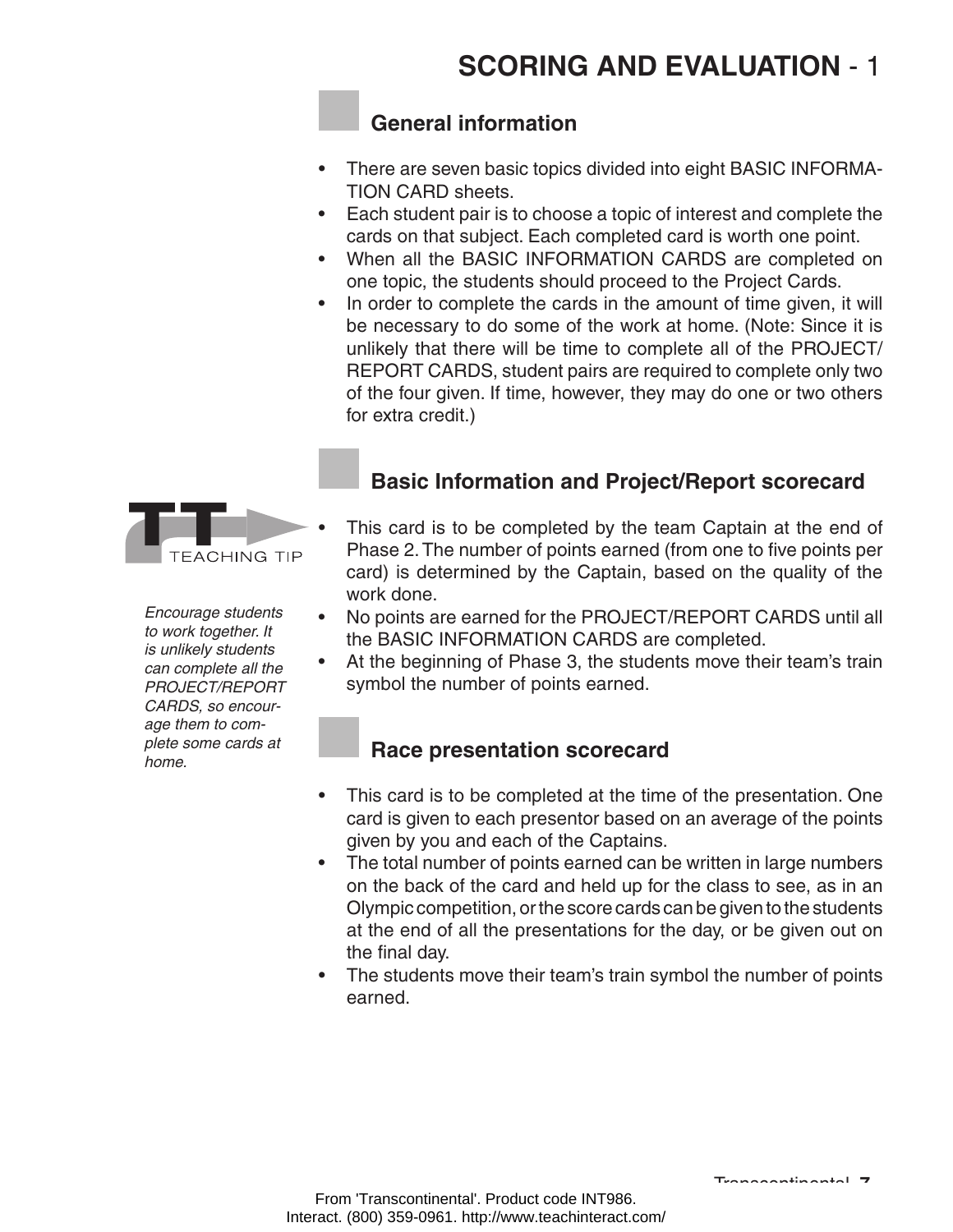# **SCORING AND EVALUATION** - 2

### **Certificate of participation**

All students will receive a certificate with the total number of points earned indicated on it.

### **Evaluation**

The total number of points earned during Phases 2 and 3 as well as the scores on the PRE/POST TEST and MAP TEST can be used to evaluate the individual student's progress and translated to a letter grade, if necessary.

### **Answers to pre/post test**

- Part 1: g, b, f, a, c, j, e, d, i, h, l, k.
- Part 2: 10, 12, 3, 9, 1, 7, 4, 13, 5, 11, 6, 8, 14, 2.
- Part 3: 1. T, 2. F, 3. F, 4. T, 5. T, 6. F, 7. F, 8. F, 9. T, 10. F, 11. F, 12. T, 13. T, 14. T, 15. F, 16. T, 17. T, 18. F, 19. F, 20. T.
- Part 4: 1. Russia, 2. Romans, 3. horse, 4. English, 5. mail-news, 6. Indians, 7. steam engine, 8. steamboats-Canal, 9. trains-steamboats-canals, 10. Civil War, 11. Stanford, 12. Durant, 13. Butterfield stageline, 14. Western Union, 15. Great Plains, 16. internal combustion, 17. assembly line, 18. roads, 19. airplanes-trucks, 20. pollution-congestion.
- Part 5: See map
- Part 6: Answers will vary. In essence, transportation of people, goods, and news across the nation became faster, easier, and safer. With development of other railroad routes throughout the west, these areas were opened to settlement. It united the country.

*The same test is used for both pre/ post tests. After post test is graded, have students compare their pre and post test answers.*

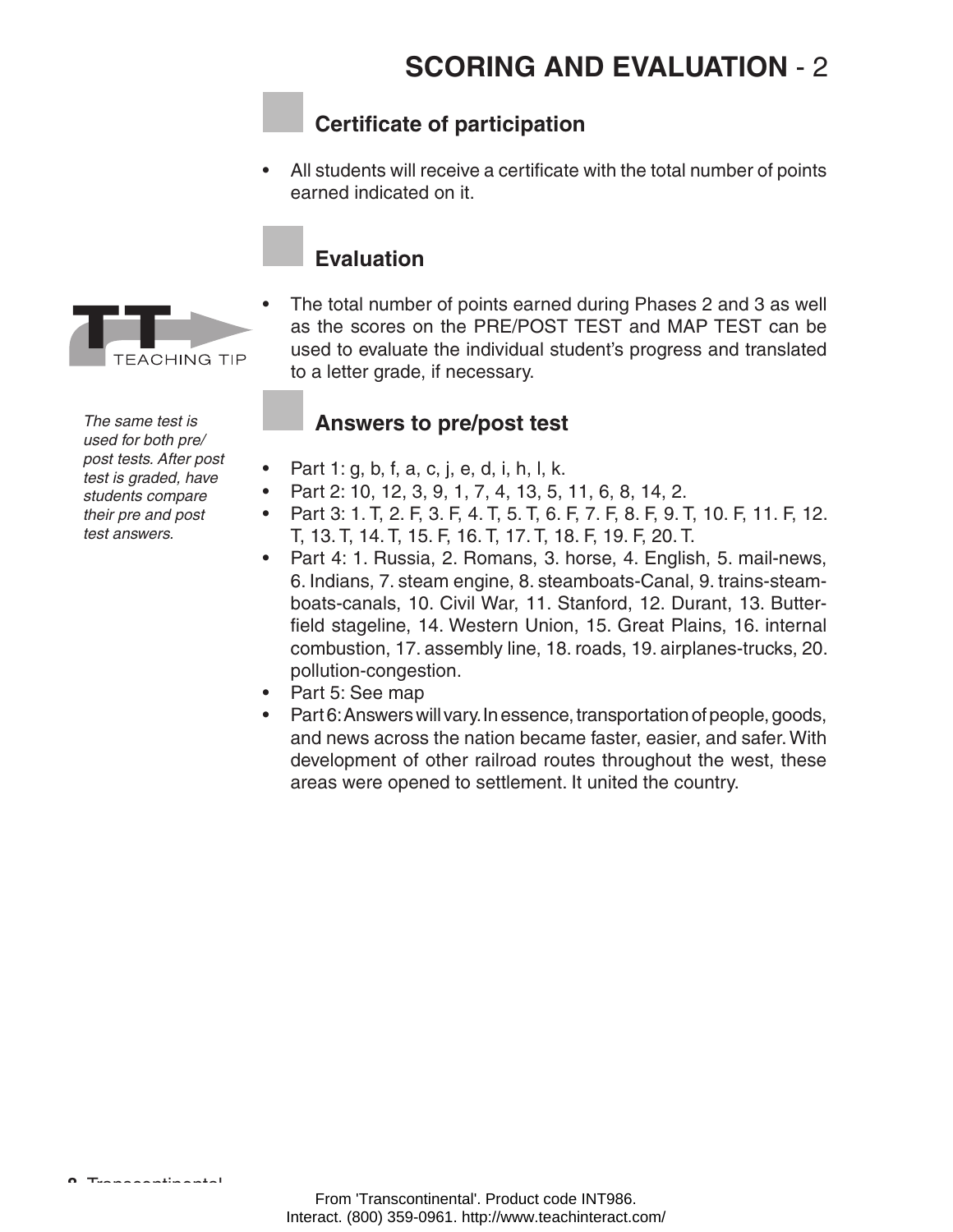# **DAILY PLANS** - 1



*Before students select team captains, discuss what qualities are needed in a leader.* 

# **One week prior to beginning the simulation**

- 1. Choose a Captain to lead each team. *Option:* Have students vote—by written ballot—for their choices. In either case, the Captains should be selected on the basis of leadership qualities, not popularity.
- 2. Meet with the Captains and go over the CAPTAIN'S CONTRACT. Review their responsibilities before the simulation, during each phase, and after the simulation.
- 3. Both you and the Captains sign the contracts.
- 4. Choose members for each team. You may have the Captains assist you in making these selections.
- 5. Together with the Captains, prepare and assemble needed materials.

# **Week 1**

### **Day 1**

- 1. Introduce the simulation.
- 2. Administer the PRE-TEST. Save these tests so your students can compare them with the POST-TEST administered at the end of the simulation. Answers are found on page 8.
- 3. Discuss simulations in general, and this one in particular.
- 4. Distribute Student Guides. Read the Introduction. Go over "Steps to Follow" and "How to ..." information together as a class. Assign "History of Transportation" as overnight reading. Answer questions.
- 5. Introduce Captains. Assign students to teams.

#### **Day 2**

- 1. Begin Phase 1. Have teams meet in assigned areas.
- 2. Team members decide who is going to research the specific areas: Railroads, steamships, canals, roads, trails, and a miscellaneous group who research horses, the Louisiana Purchase, the Pony Express, and the telegraph. Normally, a pair of students are assigned each topic, but you might have to vary this due to class size.
- 3. Team members review research materials that are available (books, encyclopedias, magazines, filmstrips, etc.) and plan a retrieval system to be used to find answers quickly and easily during Phase 3.
- 4. Team pairs preview the BASIC INFORMATION CARDS and PROJ-ECT/REPORT CARDS, plan how they are going to do the tasks, and who is going to do what.



*The "History of Transportation" may be assigned as overnight reading or can be read together in groups on Day 2.*